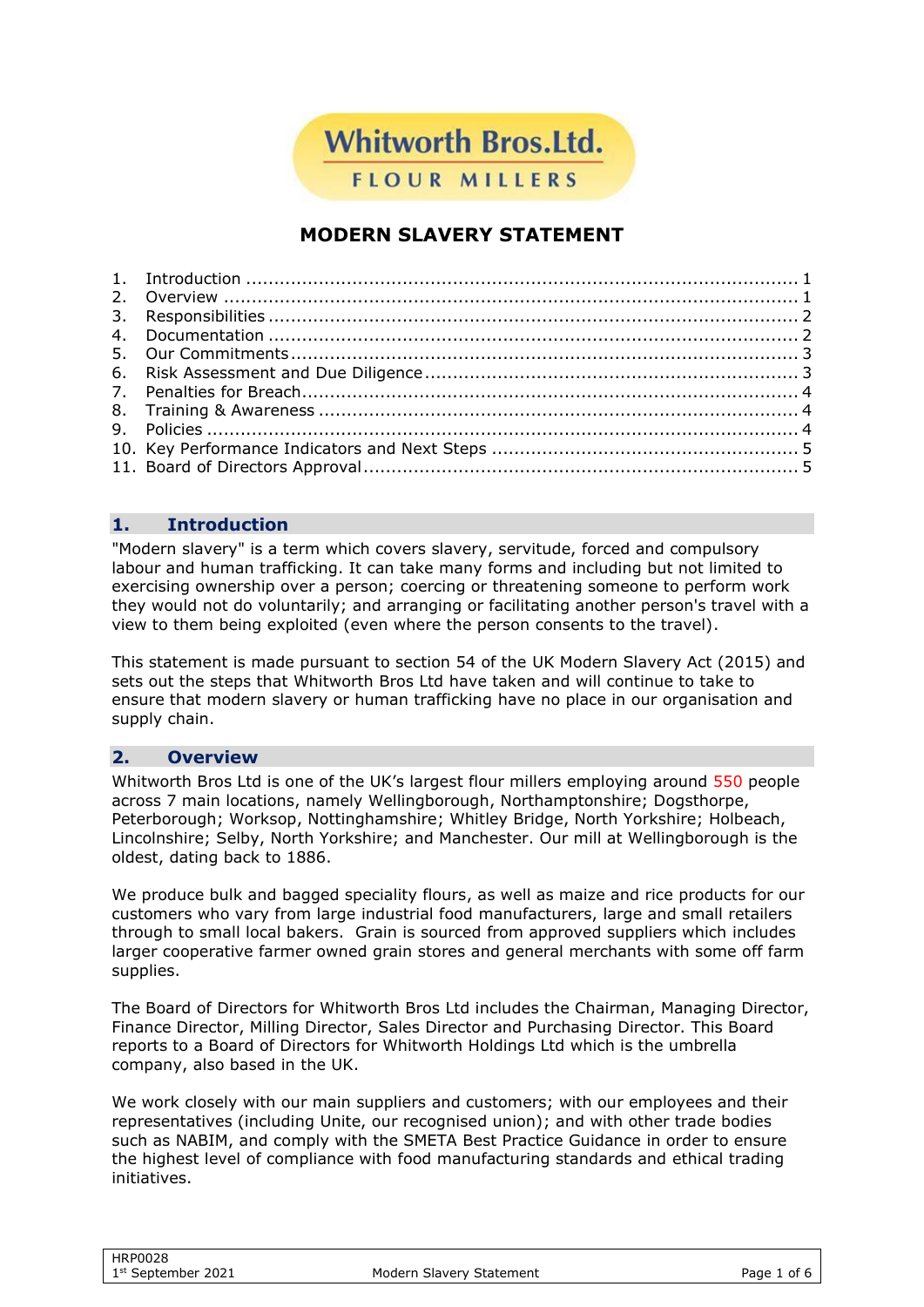#### <span id="page-1-0"></span>**3. Responsibilities**

The **Directors** of Whitworth Bros Ltd are responsible for overseeing our efforts to eliminate modern slavery and for monitoring progress against the KPIs contained in this document. Progress is measured regularly and is on our rolling agenda for quarterly Board meetings.

The **HR Department and our Line Managers** are responsible for ensuring the compliance of recruitment activity and terms and conditions of employment with statutory requirements, with guidance from our lawyers, and that any agencies used are appropriately checked and commit to ethical standards.

**Line Managers** are responsible for upholding our "Core Values", in addition for ensuring that employees who work for them are educated and behave in accordance with these.

Our **Finance Team** take responsibility for ensuring that appropriate checks are made prior to approval being given to use any new suppliers. Trading will not be permitted without appropriate checks being made. In addition, where judged appropriate, new and existing suppliers are visited on site to ensure adherence to our standards of ethically transparent supply chains.

Our **Sales Director** and **QA Department** work with our major customers to provide them with appropriate information on our modern slavery statement and policy and to gain suggestions and feedback.

We are committed to ensuring that there is no modern slavery or human trafficking in our supply chains or in any part of our business. This statement reflects our commitment and details the action we have taken to act ethically and with integrity in all our business relationships; and to implementing and enforcing effective systems and controls to ensure slavery and human trafficking is not taking place anywhere in our supply chains.

#### <span id="page-1-1"></span>**4. Documentation**

From 2014 we issued our strategic suppliers with our Ethical Statement for Suppliers and required them to sign to confirm that they comply with this and let us know if they have any issues in doing so.

In October 2017 we replaced our Ethical Statement for Suppliers with a Supply Chain Code of Conduct. Our Supply Chain Code of Conduct sets out the full details of the minimum standards for employment and working conditions that we require from our suppliers.

Also, in October 2017 we added our "Commitment to the ETI Base Code" to our suite of policies for our employees and workers and how to report any concerns.

In February 2018 we launched our "Agency Workers Agreement" which all agency staff are required to sign on their first day with us. This agreement confirms that the agency worker is not being treated inhumanely by the agency; and provides information on how to raise any concerns.

We comply with the SEDEX Best Practice Guidance and are accredited via the SMETA Ethical Trade Audit. This covers labour standards, health and safety, environment and business ethics.

In 2020 we updated our Self-Assessment Questionnaires for all 7 of our sites on the Sedex portal so that all of our Customers are aware of our commitments as a responsible employer and supplier.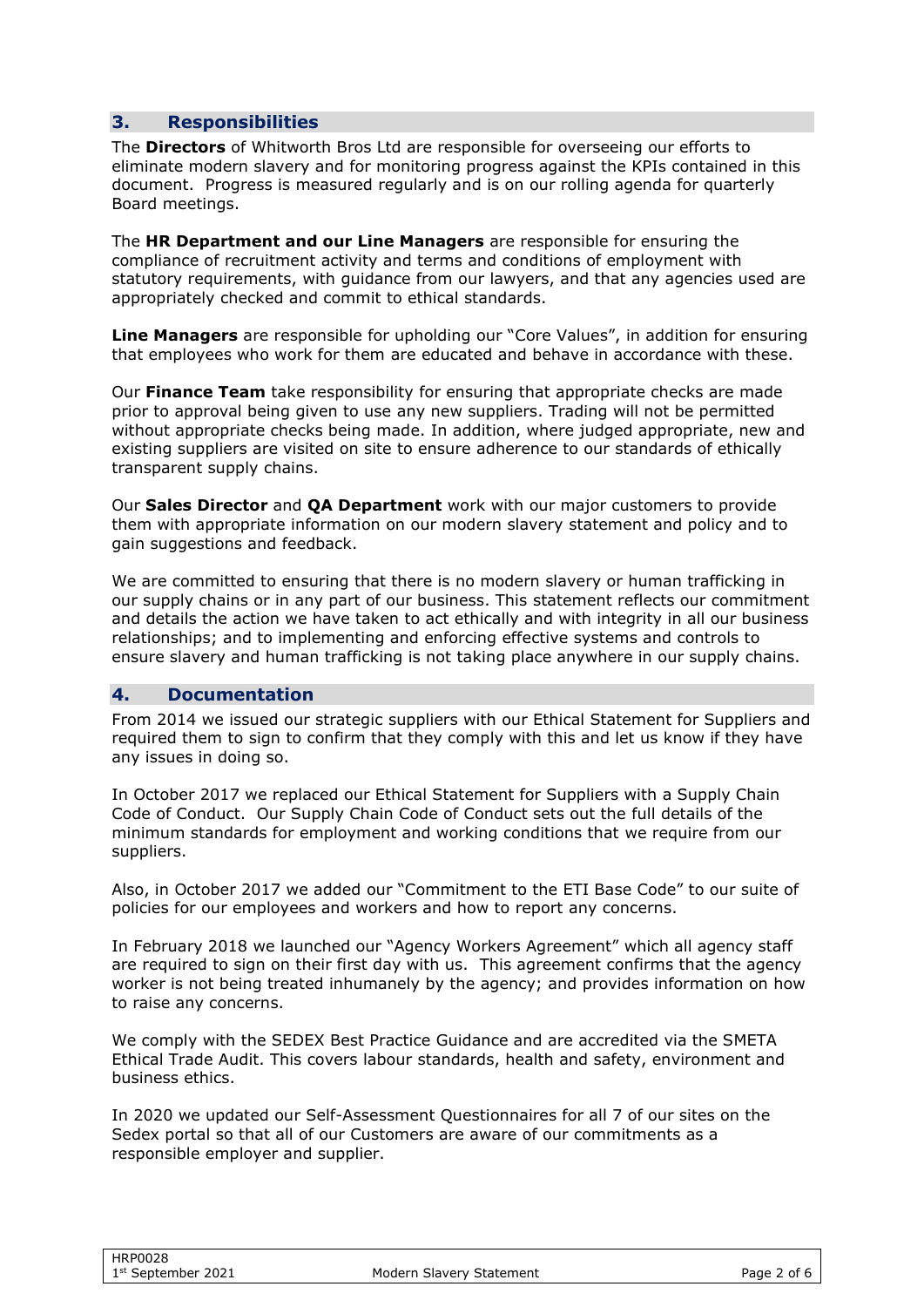### <span id="page-2-0"></span>**5. Our Commitments**

Employees: all new employees are appointed directly and checks made of their right to work in the UK. We conform to the ethical standards set out in the SMETA accreditation process. There is no forced, bonded or involuntary labour. Staff turnover is very low and all overtime is always completed on a voluntary basis.

Agency Workers: the use agency workers is limited to where absolutely necessary and only for temporary placements. We ensure the suppliers we use have given us written confirmation that no agency worker is being exploited as part of any slavery or human trafficking. In addition and also in order to ensure that there is no forced, bonded or child labour, Line Managers check during the induction of any agency worker that he/she is aged over 16, has not paid any recruitment fees in order to procure the work, has not been required to forfeit his/her passport and is free to leave the agency if he/she wishes. The agency worker is asked to sign our "Agency Workers Agreement" to confirm that they are not being treated inhumanely and that they are aware of how to raise any concerns.

Suppliers of Raw Materials: we embrace socially responsible trading and all suppliers are issued with our Supply Chain Code of Conduct which they commit to and which sets out key minimum standards relating to employment and workers.

Major Suppliers: all suppliers are requested to report to us the steps that they are taking to eliminate modern slavery within their organisation.

Customers: we also work closely with our major customers to ensure that we comply with any employment practices and procedures specified in their audits including their systems to mitigate the risks of slavery and human trafficking.

#### <span id="page-2-1"></span>**6. Risk Assessment and Due Diligence**

The risk of slavery and human trafficking within our own organisation is substantially mitigated as a result of the strict policies and procedures we have in place, the oversight built into our business operations, and the knowledge and skill of our staff. We assess risk based on a number of factors such as geographical risk indices pertaining to human rights, the level of supply chain control, external governance factors and the levels of political stability.

We consider that the most significant risk of slavery and human trafficking is in our supply chain where we undertake procurement activities and where operations and managerial oversight are out of our direct control.

We undertake due diligence when considering new suppliers, and regularly review our existing suppliers. Our due diligence and reviews include;

- Mapping the supply chain broadly to assess particular products or geographical risk of modern slavery and human trafficking.
- Evaluating the modern slavery and human trafficking risk of suppliers through a third-party company (Verisio Ltd), who send out cloud-based desktop audits which are reviewed by qualified social compliance auditors.
- Where the desktop audits identify risks, corrective action plans are sent out to our suppliers that are not meeting compliance or our expectations.
- Conducting supplier audits using accredited third-party auditors.
- Invoking sanctions against suppliers that fail to improve their performance in-line with an action plan. Serious violations of our policies, lead to termination or our business relationships.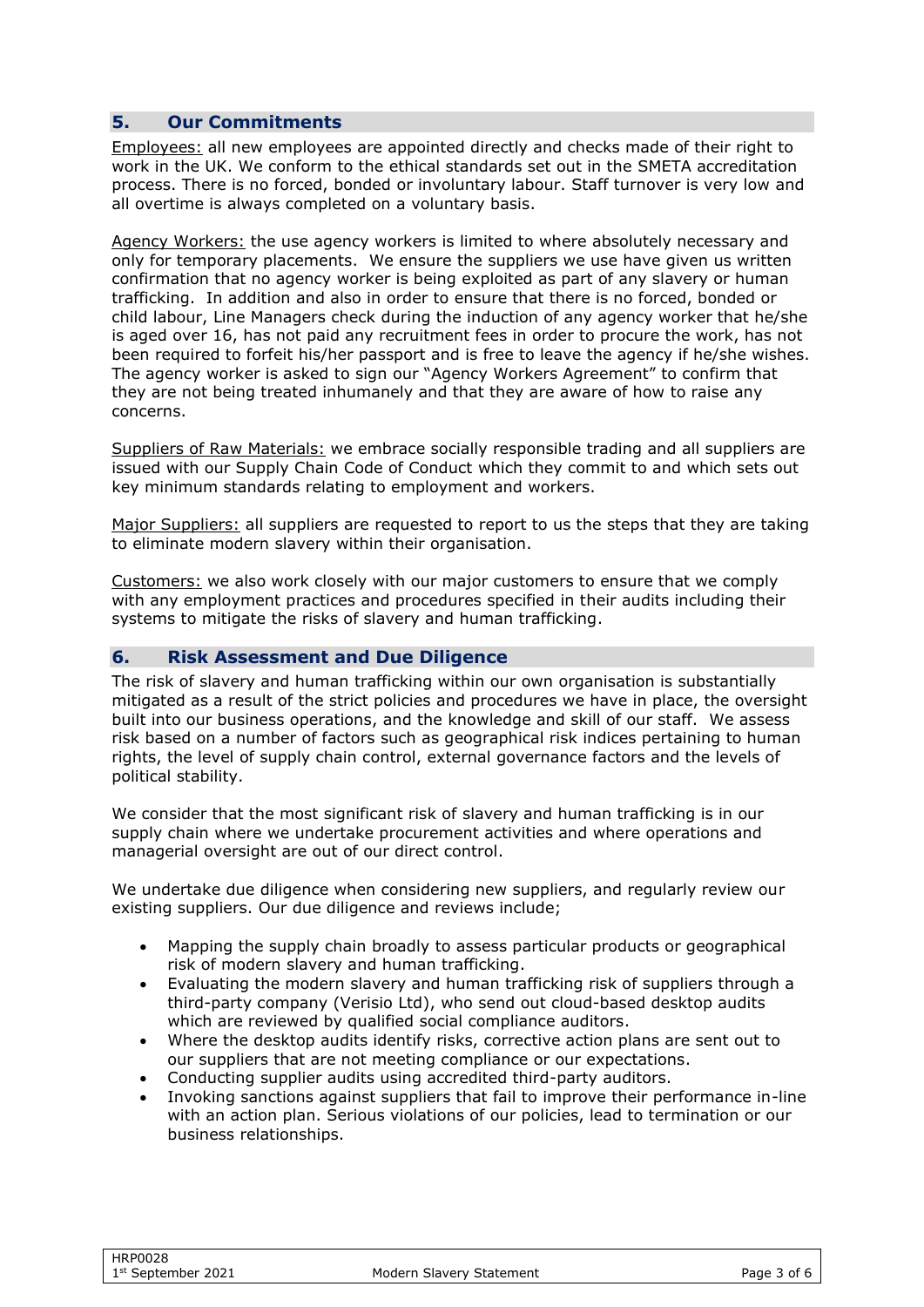# <span id="page-3-0"></span>**7. Penalties for Breach**

If a supplier is found to be involved in any form of modern slavery, its contract may be terminated either immediately or on its due renewal date, depending on the severity of the breach.

Contractual penalties may be awarded against any supplier for a breach of contract, or for incorrect self-auditing responses, questionnaires or the giving of incorrect information.

If it is established that any employee has acted in breach of any of our policies, or is aware of, has condoned or failed to report any suspicion of modern slavery within our business or supply chains, they will be subject to the Company's disciplinary procedure.

#### <span id="page-3-1"></span>**8. Training & Awareness**

We ensure that we have competency within our organisation, through training relating to human rights and the awareness of the social accountability standard SA8000. We use accredited third-party supplier auditors (Verisio Ltd) who are trained social compliance auditors to work and advise our management team and employees.

Human rights awareness training has been further directed to personnel who work in human resources and corporate affairs. Specific supplier standards training is directed at procurement personnel. More general awareness is available throughout the wider organisation through our relevant policies.

We have instructed a third party to handle our whistle blowing telephone line, thus ensuring people have means by which to report issues without having to deal directly with the Company.

We are committed to raising awareness across the company by utilising our regular Team Briefs, display boards and TV screens.

#### <span id="page-3-2"></span>**9. Policies**

We have the following HR policies in place for employees:

- Absence Reporting and Sick Pay Policy
- Adoption Policy
- Bereavement Policy
- Bullying and Harassment Policy
- Commitment to the ETI Base Code
- Core Values Statement
- Data Protection Policy
- Disciplinary Procedure
- Drugs, Alcohol and Substance Misuse Policy
- Employee and Worker Data Privacy Notice
- Employee Handbook
- Equal Opportunity Policy
- Ethical Standards Policy
- Flexible Working Policy
- Grievance Procedure
- Holiday Pay Policy
- Homeworking Policy
- Maternity Policy
- Parental Leave and Time off for Dependants Policy
- Paternity Policy
- Recruitment and Selection Policy
- Redundancy Policy
- Retirement Policy
- Shared Parental Leave Policy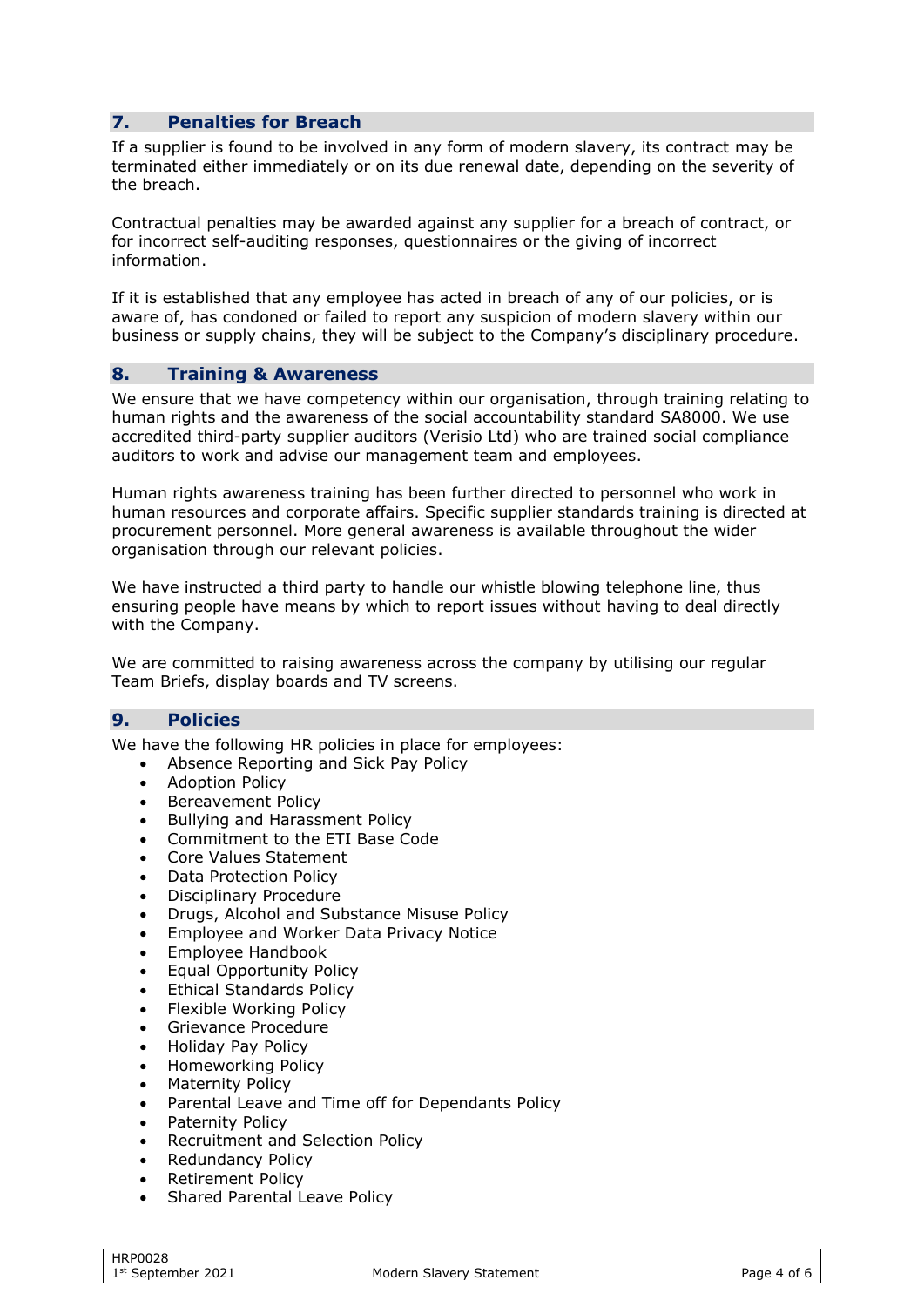- **Stress Policy**
- Whistleblowing Policy

These are referenced in our employee handbook and copies are readily available on our shared network drive in the Company Policies and Procedures folder. Hard copies are made available to employees withing departments without access to a computer.

All HR policies are reviewed regularly to ensure they are legally compliant, in line with our ethical standards and are fit for purpose.

#### <span id="page-4-0"></span>**10. Key Performance Indicators and Next Steps**

In 2021 we will use the following means to measure how effective we have been to ensure that slavery and human trafficking is not taking place in any part of our business or our supply chains:

Through our ongoing agreement with Verisio:

- We will continue awareness training.
- Our supply chain continues to be mapped and updated as and when we add or change suppliers.
- Our suppliers will complete self- assessment questionnaires via Versio's portal and will be given a risk rating.
- On-site auditing will be carried out where necessary with our high-risk suppliers and corrective action follow ups performed where necessary.

We will continue to regularly review and revise our Core Values and Company Policies and Procedures.

We will continue to record, monitor and follow up complaints raised through our grievance and/or whistleblowing procedures which relate to modern slavery, ensuring that all necessary remedial action is taken. We will maintain a record of suppliers who are terminated due to allegations of modern slavery.

We will continue to ensure our suppliers have signed up to our Supply Chain Code of Conduct.

We will update our induction plan for new starters to ensure they are fully aware of our commitment to ensuring there is no modern slavery in any part of our business or supply chains.

## <span id="page-4-1"></span>**11. Board of Directors Approval**

Whitworth Bros Ltd will never knowingly enter into a business relationship with any organisation involved with slavery, servitude or human trafficking. The senior management of the company accepts responsibility for the implementation of any policy in relation to this matter and for the provision of adequate resources to ensure that slavery, servitude or human trafficking is not taking place in the company or its supply chain.

This statement has been approved by the Directors and will be reviewed annually.

Signed by: Name: Director:

06.09.2021 **Roger Butler** Chairman

Signed by: Name: Director: Date:

**Mike Peters** Managing Director 24.08.2021